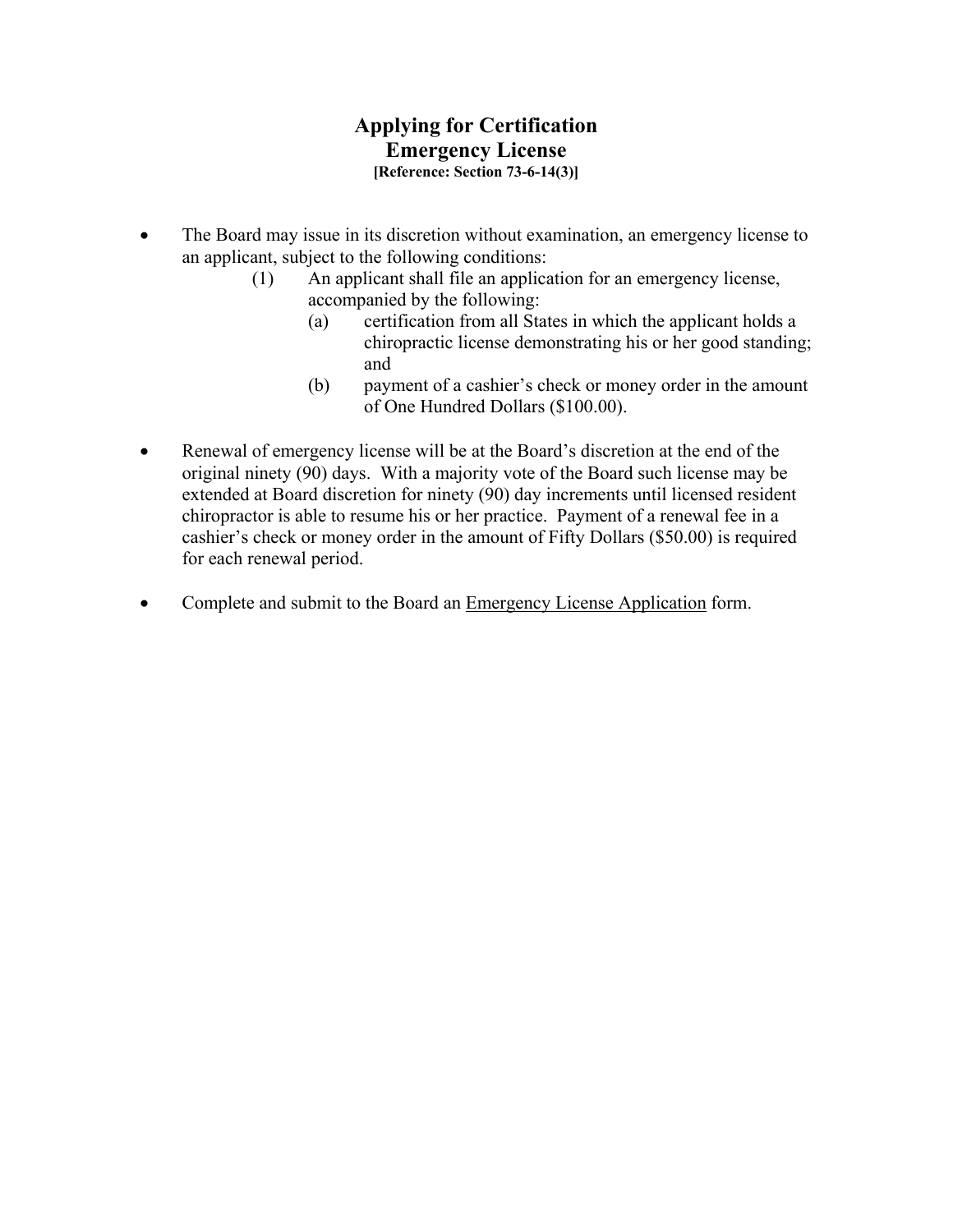## **MISSISSIPPI STATE BOARD OF CHIROPRACTIC EXAMINERS P. O. DRAWER 775 LOUISVILLE, MS 39339**

| Phone: 662.773.4478                                    |                                                                                                                                                                                                                                | Fax: 662.773.4433 |                                                       |  |
|--------------------------------------------------------|--------------------------------------------------------------------------------------------------------------------------------------------------------------------------------------------------------------------------------|-------------------|-------------------------------------------------------|--|
| <b>Emergency Doctor Application</b>                    |                                                                                                                                                                                                                                |                   | <b>PHOTO</b><br><b>UN-RETOUCHED</b><br><b>SHOWING</b> |  |
| Name of doctor for whom you are substituting:          |                                                                                                                                                                                                                                |                   | <b>HEAD-SHOULDERS</b><br><b>FRONT VIEW</b>            |  |
|                                                        |                                                                                                                                                                                                                                |                   | (2"X2")                                               |  |
|                                                        |                                                                                                                                                                                                                                |                   |                                                       |  |
|                                                        |                                                                                                                                                                                                                                |                   |                                                       |  |
|                                                        | 3. Phone: Office Residence Residence                                                                                                                                                                                           |                   |                                                       |  |
|                                                        |                                                                                                                                                                                                                                |                   |                                                       |  |
|                                                        | 5. From which chiropractic college did you graduate? ___________________________                                                                                                                                               |                   |                                                       |  |
|                                                        | 6. In which state(s) do you hold a chiropractic license? (1) $\qquad \qquad$ (2)<br>License Number: $(1)$ (2)                                                                                                                  |                   |                                                       |  |
|                                                        | 7. Give length of time in practice: Location: Location: Location: Location: Location: Location: Location: Location: Location: Location: Location: Location: Location: Location: Location: Location: Location: Location: Locati |                   |                                                       |  |
|                                                        | 8. Have you ever been refused a license by any Examining Board? Yes No                                                                                                                                                         |                   |                                                       |  |
|                                                        | 9. Has a license to practice chiropractic in any other state been revoked? Yes<br>N <sub>0</sub>                                                                                                                               |                   |                                                       |  |
| 10. Have you ever been arrested? Yes<br>N <sub>0</sub> |                                                                                                                                                                                                                                |                   |                                                       |  |
|                                                        | 11. Have you ever been addicted to or excessively used alcohol, narcotics, barbiturates, or habit-<br>forming drugs, or charged with same?<br>Yes<br>N <sub>0</sub>                                                            |                   |                                                       |  |
|                                                        | 12. Have you ever been treated for mental or emotional illness, drug addiction, or inebriety?<br>Yes No                                                                                                                        |                   |                                                       |  |